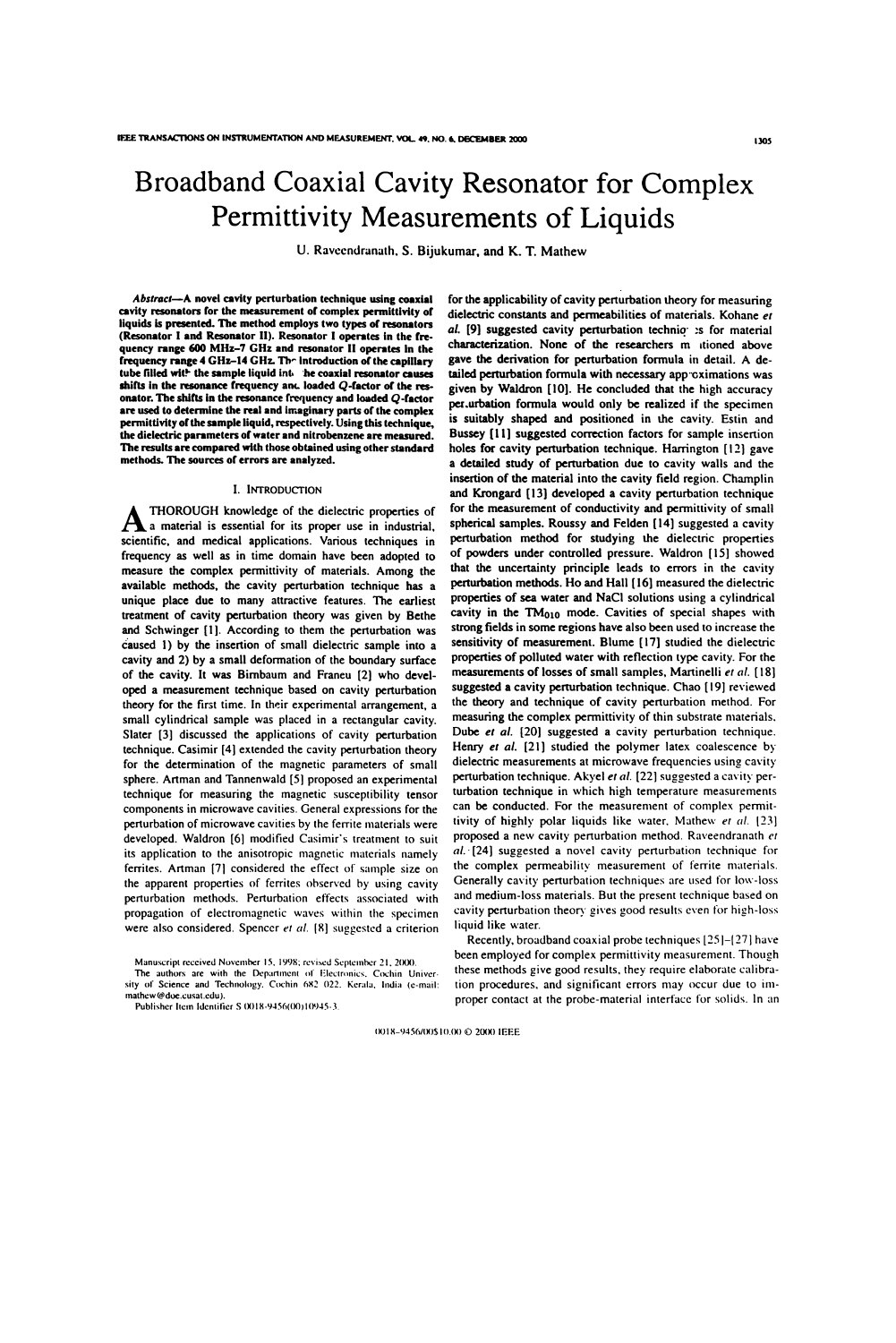earlier paper [28], the authors suggested a coaxial cavity resonator technique. This paper discusses in detail the theoretical and experimental aspects of this technique.

### II. DESIGN AND FABRICATION OF THE COAXIAL RESONATOR

Coaxial cavity resonators are sections of coaxial lines with both or one end shorted by a good conductor. Electromagnetic fields excited in the resonator are reflected from the ends and the waves add in phase. For resonance the total phase shift in the propagating waves must be  $2\pi$  or its multiple. If  $\phi_1$  and  $\phi_2$ are the phases introduced due to the reflections at the two ends and "d" is the length of the resonator, then the condition for resonance will be

$$
\phi_1 + \phi_2 + 2\beta d = 2\pi n \quad \text{where } n = 1, 2, 3, \cdots \quad (1)
$$

 $\phi_2 = \pi$ .

For an open-end resonator,

 $\phi_1 = 0.$ 

 $\overline{S}$ 

$$
2\beta d = (2n - 1)\pi \qquad \lambda_r = \frac{4d}{(2n - 1)}\tag{2}
$$

where  $\lambda_r$  is the resonant wavelength.  $\beta$  is the phase shift constant. Thus, the coaxial line section with one end open acts as a resonator in the vicinity of the frequency for which its length is an odd multiple of a quarter wavelength. Various modes are possible for a resonator of given length. The field configurations of these modes may easily be inferred from the propagating TEM mode in a coaxial line. However, care must be taken that higher order TE and TM modes are not excited in such a resonator. The basic condition is  $\lambda_r > (\pi/2(b+a))$  where "a" is the radius of the inner conductor and "b" is the inner radius of the outer conductor. In an open-end resonator, there is a possibility of radiation loss from the open end, resulting in poor quality factor. In order to overcome this, the outer conductor is extended beyond the end of the inner conductor such that it forms a cylindrical waveguide operating below cutoff in the  $TM_{01}$  mode.

The cutoff frequencies for circular waveguide can be calculated from the separation equations [12].

For TM mode

$$
\left[\frac{X_{np}}{b}\right]^2 + k_z^2 = k^2.
$$
 (3)

For TE mode

$$
\left(\frac{X'_{np}}{b}\right)^2 + k_z^2 = k^2 \tag{4}
$$

where ŀ.  $\mathbf{k}$ .

wave number; wavenumber in the propagation direction:  $X_{np}$  and  $X'_{np}$  pth order zero of the Bessel functions of the first kind and order  $n$ .

In the present investigation, the basic coaxial resonator consists of a circular waveguide with a removable center conductor located along its axis. From Table I, it is clear that comparatively wide range of frequencies can be covered by using the

|                     |                  | Characteristics of resonators |                           |
|---------------------|------------------|-------------------------------|---------------------------|
| Type of cavity      | Leagth of centre | Resonance                     | <b>Loaded O-factor</b>    |
|                     | conductor (mm)   | Frequency (GHz)               | $(Q_0)$                   |
|                     |                  | 0424                          | 342                       |
|                     |                  | 1.39                          | 1104                      |
|                     | 168              | $\overline{\mathbf{H}}$       | 1342                      |
|                     |                  | 1015                          | TOTT                      |
| Resonator I         |                  | 3.340                         | 728                       |
|                     |                  | $\overline{1}$ $\infty$       | 682                       |
|                     |                  | 30.0                          | $\overline{\mathbf{314}}$ |
|                     |                  | 6.453                         | 2401                      |
|                     |                  | 0.622                         | 1363                      |
|                     |                  | 1.558                         | 1279                      |
|                     | 113              | 3.147                         | 1128                      |
|                     |                  | 4.396                         | 1150                      |
|                     |                  | 5.953                         | 658                       |
|                     |                  | 7.301                         | 428                       |
|                     |                  | 0.861                         | সস                        |
|                     |                  | 2.560                         | ळा                        |
|                     | 88               | 4.004                         | 1216                      |
|                     |                  | 5.364                         | 2627                      |
|                     |                  | 6.प्रा                        | 1365                      |
|                     |                  | 7.279                         | 2426                      |
| <b>Resonator II</b> |                  | 0.630                         | 382                       |
|                     |                  | 1.550                         | 678                       |
|                     | 120              | 3.136                         | 305                       |
|                     |                  | 4.360                         | 794                       |
|                     |                  | 5.632                         | $\overline{\mathbf{326}}$ |
|                     |                  | 6.550                         | 625                       |
|                     |                  | 9.565                         | 1100                      |
|                     |                  | 10.495                        | 2409                      |
|                     |                  | 12.951                        | 4531                      |
|                     |                  | 14.177                        | 2200                      |
|                     |                  | 0.748                         | रहर                       |
|                     |                  | र रह                          | 741                       |
|                     | 100              | 3.651                         | 171                       |
|                     |                  | 5.260                         | ग्रा                      |
|                     |                  | 6.30                          | 772                       |
|                     |                  | \$.053                        | 1283                      |
|                     |                  | 9.565                         | 6547                      |
|                     |                  | $11.021 -$                    | 1223                      |
|                     |                  | 11011                         | $\overline{\cdots}$       |

center conductors of different lengths. The TEM mode propagates upto the end of the center conductor. The resonator is fed by a rectangular feed loop. The coupling mechanism will generate spurious higher order modes. which are usually cut off and have an evanescent nonpropagating nature. Since the energy is coupled into or out of the cavity through the same coupling mechanism, the resonator is one-port reflection type. The physical dimensions of the coaxial cavity resonators are shown in Table II. Resonator I has  $TM_{01}$  mode cutoff at 6.96 GHz and  $TE_{11}$  mode cut off at 5.3 GHz. For resonator II, the values are 19.1 GHz and 14.6 GHz, respectively. Table I shows the characteristic features of resonators I and II. The schematic diagram of the resonator is shown in Fig. 1.

## **III. THEORETICAL ANALYSIS**

In the cavity perturbation technique, the "perturbation"-a gradual disturbance-of the field inside the cavity is generated by changing the dielectric medium inside the cavity. If  $\varepsilon_1$  is the dielectric constant of the medium inside the empty cavity and  $\varepsilon_2$  that of the medium after the introduction of a small sample. the change in dielectric constant is  $\varepsilon_1 \sim \varepsilon_2 = \Delta \varepsilon$ . If  $E_{os}^0$  and  $E_{\rho s}$  are the fields inside the cavity before and after the introduction of sample in the cavity, theory of perturbation states that  $E_{\rho s} \to E_{as}^0$  when  $\Delta \varepsilon \to 0$ . This is the fundamental and very reasonable assumption [12] of the theory of perturbation. This

TABLE I **CHARACTERISTIC FEATURES OF COAXIAL RESONATORS**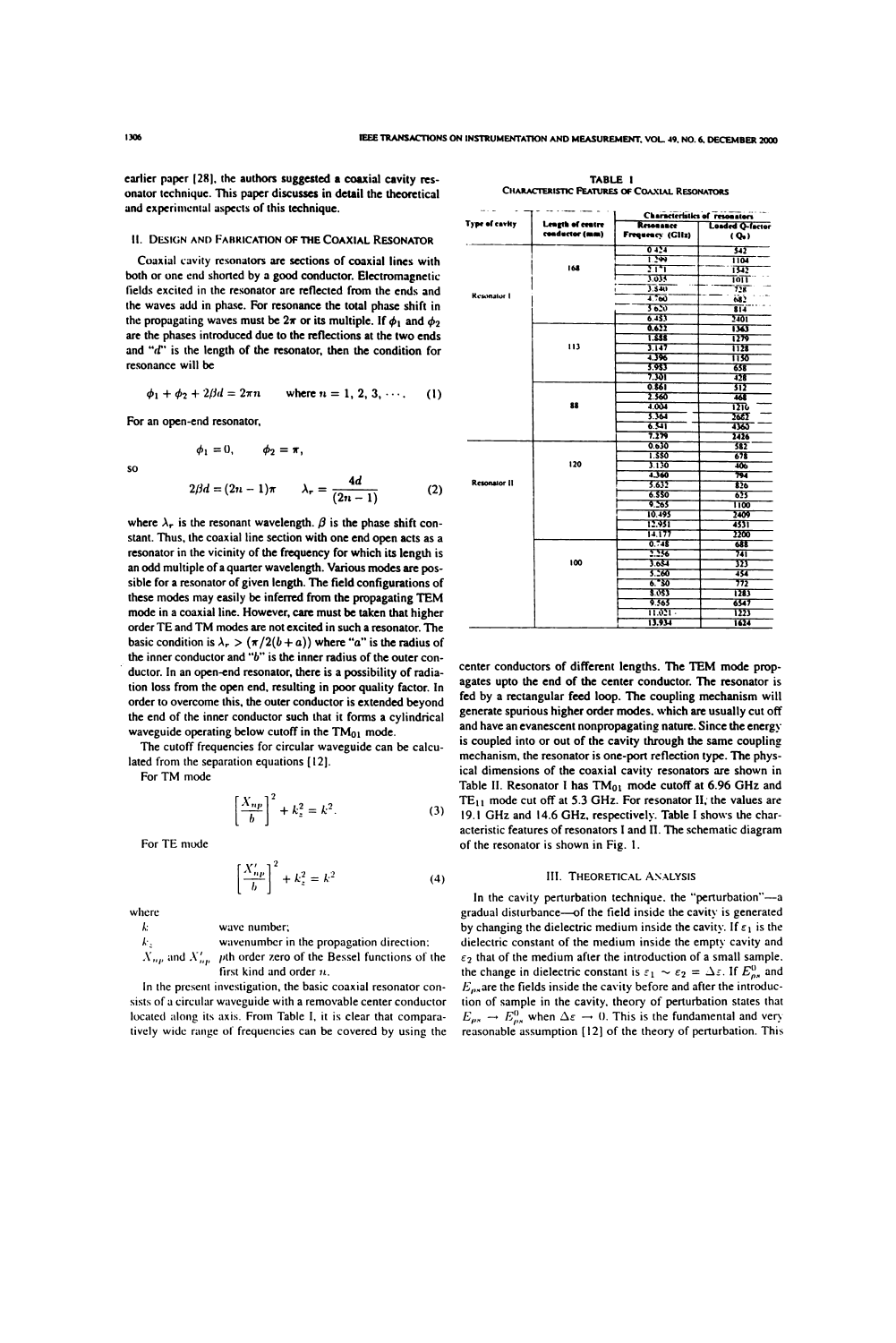

Fig. 1. Schematic diagram of the coaxial cavity resonator.

TABLE II **DESIGN PARAMETERS OF COAXIAL TRANSMISSION LINE RESONATORS** 

| Dimension (mm)                                         | <b>Resonator I</b> | <b>Resonator II</b> |
|--------------------------------------------------------|--------------------|---------------------|
| Length of the resonator (d)                            | 250                | 140                 |
| Lengths of the centre conductors $(L)$                 | 168<br>113<br>88   | 120<br>100          |
| Inner radius of the resonator (b)                      | 16.25              | 6.64                |
| Radius of the centre conductor (a)                     | 30                 | 1.36                |
| Distance from the centre conductor to<br>feed loop (c) | 3.0                | 0.73                |
| Feed loop, inner dimension (h x l)                     |                    |                     |

fundamental assumption is applied in the theory of coaxial resonator.

The coaxial transmission line resonator consists of a circular waveguide which operates below cutoff for the TM<sub>01</sub> mode. Along the axis of the waveguide there is a removable center conductor. Thus the TEM mode can propagate upto the end of the center conductor.

The standing wave field components of the resonant TEM mode are obtained by combining the forward and backward propagating waves (in cylindrical coordinate system  $\{p, \phi, z\}$ ) as [12], [29]

$$
E_{\rho s}^{0} = \frac{A e^{j\beta z}}{\rho} + \frac{B e^{-j\beta z}}{\rho}
$$
 (5)

$$
H_{\phi s}^{0} = -\frac{Ae^{j\beta z}}{\eta \rho} + \frac{Be^{-j\beta z}}{\eta \rho}
$$
 (6)

where  $\eta$  is the free space impedance and A and B are constants. The boundary conditions require that  $E_{\rho s}^0$  must vanish

at  $z = 0$  which is the fixed end of the center conductor. At  $z = L$ , (where L is the length of the center conductor) the maximum field corresponding to resonance occurs. The first condition gives  $A = -B$ , while the second gives the resonance condition. Now, (5) and (6) become

$$
E_{\rho s}^{0} = 2j \frac{A}{\rho} \sin \beta z = j E_{av} \sin \beta z \tag{7}
$$

$$
H_{\phi s}^{0} = -2\frac{A}{\eta \rho} \cos \beta z = -\frac{E_{av}}{\eta} \cos \beta z.
$$
 (8)

Since " $\rho$ " varies from "a" to "b" (from the surface of the center conductor to the inner radius of the resonator) the average field acting on the sample may be considered. Thus  $E_{av}$  is the average electric field. The electrical energy stored in the cavity is

$$
W_e = \frac{\varepsilon_0}{2} \int_{V_e} E_{\rho s}^{0^2} dV. \tag{9}
$$

On substituting the value of  $E_{rs}^0$  from (7) in (9) we get

$$
W_e = \frac{\varepsilon_0}{2} \int_0^{2\pi} \int_a^b \int_0^L E_{av}^2 \sin^2 \beta z \rho \, d\rho \, d\phi \, dz. \tag{10}
$$

Here " $b$ " is the inner radius of the outer conductor and " $a$ " is the radius of the center conductor.

When the sample is introduced into the cavity, the relative complex frequency shift of the resonator is given by Waldron  $[10]$  as shown in  $(11)$  at the bottom of the next page. The numerator of (11) represents the total energy stored in the sample and the denominator represents the total energy stored in the cavity.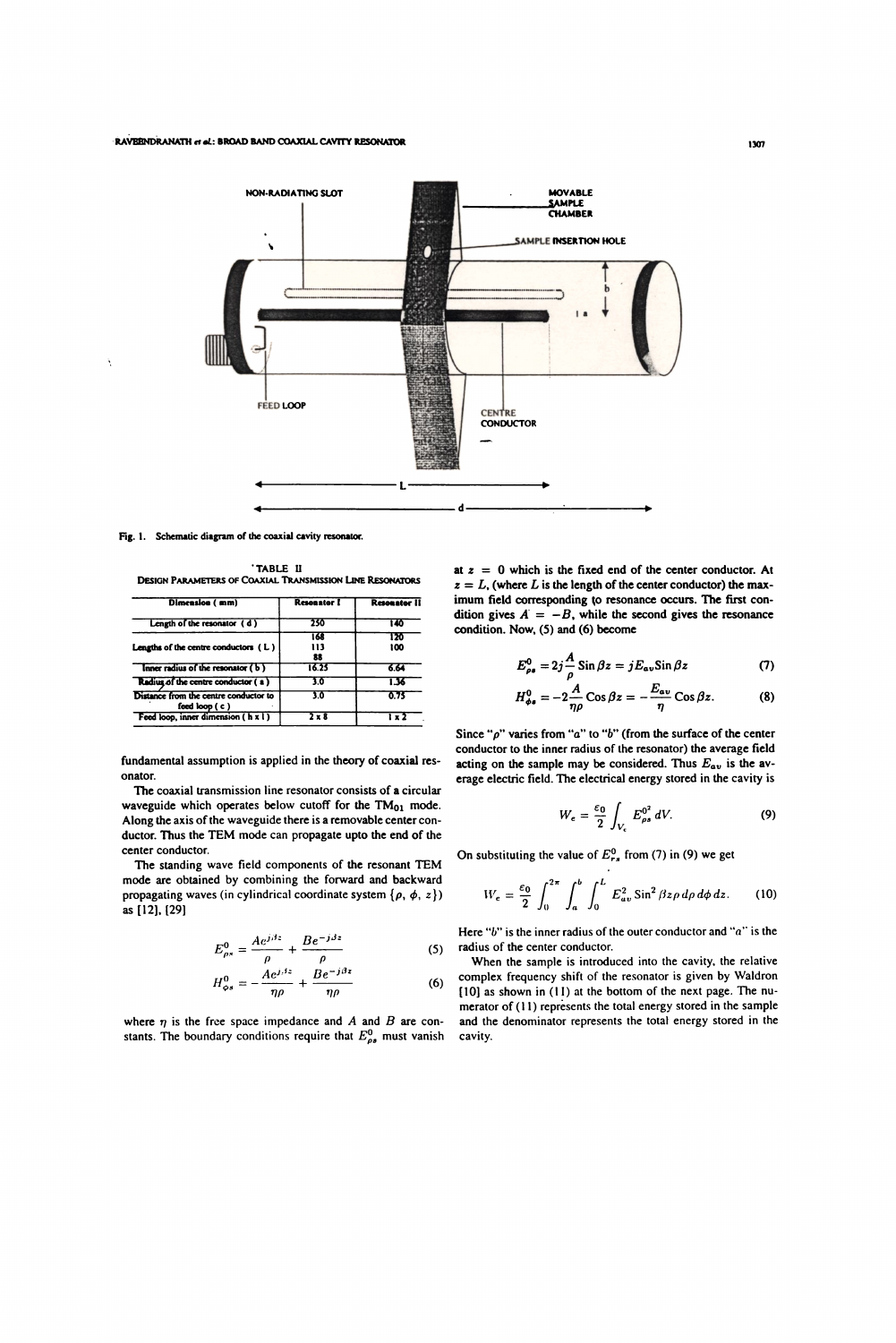

 $\ddot{\phantom{0}}$ 

Fig. 2. Cross-sectional view of the coaxial cavity resonator.

The total energy s ored in the cavity is

$$
\int_{V_{\epsilon}} \left( D_0 \cdot E_0^* + B_0 \cdot H_0^* \right) dV = 4W_{\epsilon}.
$$
 (12)

When the dielectric sample is introduced at the position of maximum electric field (Fig. 2) the relative frequency shift is given by

$$
-\frac{d\Omega}{\Omega} \approx \frac{(\bar{\varepsilon}_r - 1) \int_{v_\epsilon} \varepsilon_0 E_{\rho s \max} \cdot E_{\rho s \max}^{0} dV}{4W_{\epsilon}}.
$$
 (13)

Substituting for  $W_e$  from (10), (13) becomes

$$
-\frac{d\Omega}{\Omega} \approx \frac{(\bar{\varepsilon}_r - 1) \int_{v_s} E_{\rho s \max} \cdot E_{\rho s \max}^{0*} dV}{2 \int_0^{2\pi} \int_0^b \int_0^L E_{av}^2 \sin^2 \beta z \rho \, d\rho \, d\phi \, dz}
$$

$$
\approx \frac{(\bar{\varepsilon}_r - 1) V_s}{\pi L (b^2 - a^2)}.
$$
(14)

For small volume of the sample,  $E_{\rho s \max} = E_{\rho s \max} = E_{av}$ .  $V_s = \pi r^2(b - a)$  where r is the inner radius of the capillary tube. However,  $\bar{\epsilon}_r = \epsilon_r' - j\epsilon_r''$ . Then, (14) becomes

$$
\frac{d\Omega}{\Omega} \approx -\frac{(\epsilon'_r - 1)r^2}{L(b+a)} + \frac{j\epsilon''_r r^2}{L(b+a)}.
$$
 (15)

The relative complex frequency shift is related to the shifts in resonance frequency and loaded Q-factor by the standard equation [10]

$$
\frac{d\Omega}{\Omega} \approx \frac{(f_{\bullet} - f_0)}{f_{\bullet}} + \frac{j}{2} \left[ \frac{1}{Q_{\bullet}} - \frac{1}{Q_0} \right]
$$
(16)

where  $f_{\rm s}$  and  $f_0$  are the resonant frequencies of the cavity with and without the sample.  $Q_{\bullet}$  and  $Q_0$  are the corresponding Quality factors. From (l5) and (16), we can write

$$
(\varepsilon'_{r}-1)=\frac{L(b+a)}{r^{2}}\,\frac{(f_{0}-f_{\bullet})}{f_{\bullet}}\tag{17}
$$

$$
\varepsilon_{r}^{\prime\prime} = \frac{L(b+a)}{2r^2} \left[ \frac{1}{Q_{\bullet}} - \frac{1}{Q_{0}} \right].
$$
 (18)

If the frequency shift is measured from the resonance frequency  $f_t$  of the cavity loaded with empty tube rather than that of the empty cavity alone, the above equations become

$$
\left(\varepsilon_{r}^{\prime}-1\right)=\frac{L(b+a)}{r^{2}}\,\frac{\left(f_{t}-f_{s}\right)}{f_{s}}\tag{19}
$$

$$
\varepsilon_{r}^{\prime\prime} = \frac{L(b+a)}{2r^2} \left[ \frac{1}{Q_s} - \frac{1}{Q_t} \right] \tag{20}
$$

where  $Q_t$  is the quality factor of the cavity loaded with empty tube,  $f_s$  and  $Q_s$  are the resonance frequency and quality factor of the cavity loaded with capillary tube containing the sample liquid, respectively.

The effective conductivity of the sample under test is given by

$$
\sigma_{\epsilon} = \omega \epsilon'' = 2\pi f \epsilon_0 \epsilon''_r. \tag{21}
$$

$$
-\frac{d\Omega}{\Omega} \approx \frac{(\bar{\varepsilon}_r - 1)\varepsilon_0 \int_{V_\bullet} E \cdot E_0^* dV + (\bar{\mu}_r - 1)\mu_0 \int_{V_\bullet} H \cdot H_0^* dV}{\int_{V_\bullet} (D_0 \cdot E_0^* + B_0 \cdot H_0^*) dV}.
$$
 (11)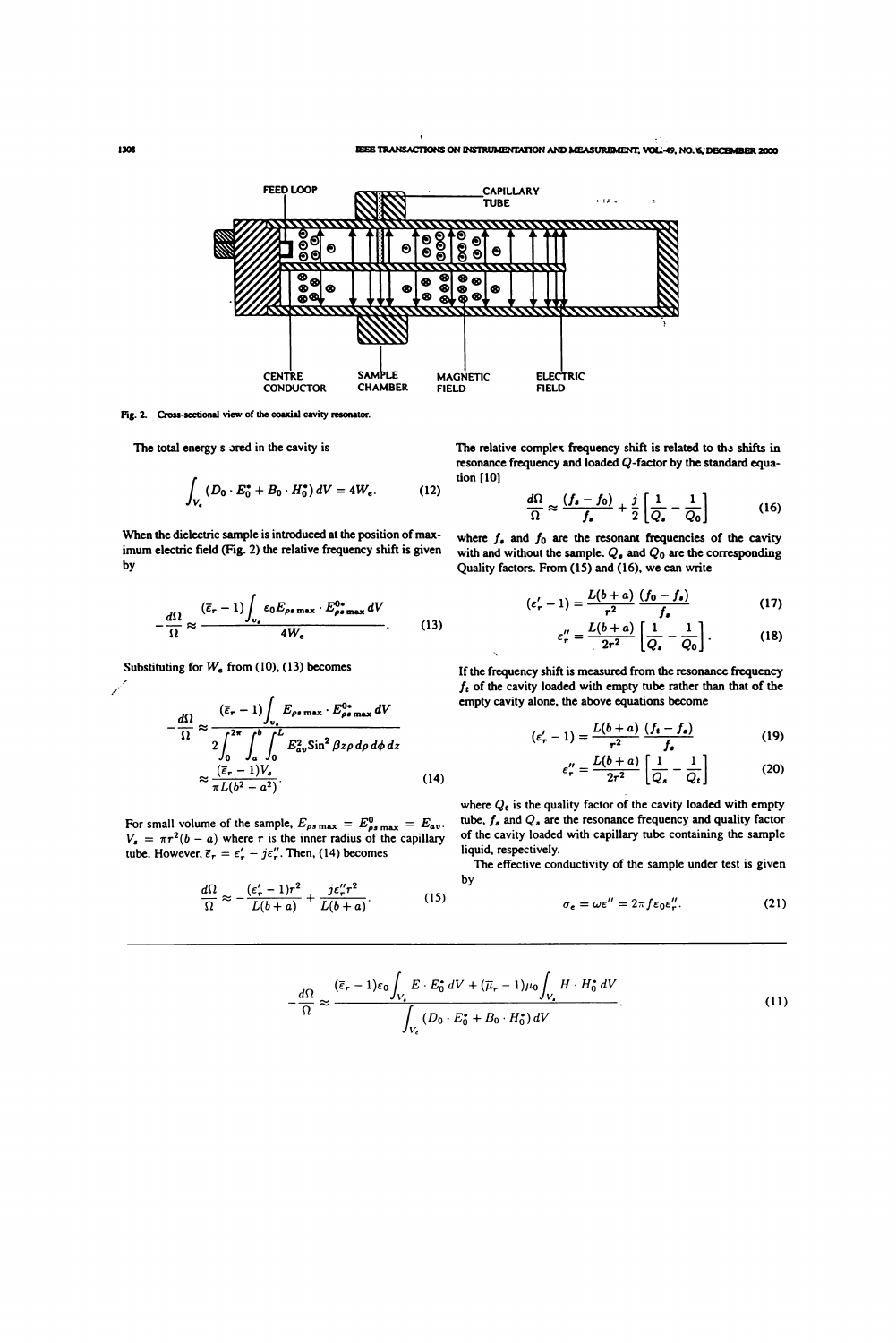

Fig. 3. Block diagram of the experimental setup.

# V. IV. EXPERIMENTAL SETUP AND MEASUREMENTS

The experimental setup consists of HP 8510B network analyzer, S-parameter test set, sweep oscillator, and instrumentation computer (Fig. 3). The resonator is connected to one port of the S-parameter test set. A movable sample chamber is attached around the resonator and a small hole is drilled in it for inserting the sample into the cavity field region. On the wall of the resonator, there is a long narrow slot to facilitate the movement of the sample along the cavity (Fig. 1). This narrow slot is nonradiating and there is negligible field redistribution due to its presence. An empty capillary tube made of low loss fused silica (tan  $\delta = 0.0002$ ) is introduced into the cavity at the position of maximum electric field corresponding to each resonance frequency, by sliding it along the slot, as shown in Fig. 2. Resonance frequency and  $Q$ -factor of the cavity loaded with empty capillary tube are determined. The liquid whose dielectric parameters are to be determined is placed in the capillary tube both ends of which are sealed. The measurements are repeated. From the shifts in the resonance frequencies and Q-values, the real and imaginary parts of complex permittivity can be calculated. For the resonator I, sharp resonance peaks are available from 600 MHz to 7 GHz. Resonance peaks are not very sharp at low frequencies for the resonator II. Hence resonator II is used for measurements in the frequency range 4 GHz-14 GHz. From Table I, it is noted that for a given center conductor, loaded Q-factors are considerably low at certain resonance frequencies. Therefore, the measurements are performed at those frequencies where  $Q$ -values are high. All the measurements in this work are performed at constant temperature 27 °C.

## V. SOURCES OF ERROR AND ACCURACY CONDITIONS

Though accuracy of measurement is the most attractive feature of perturbation techniques, care should be taken to eliminate all possible sources of error. In the present study HP 8510B Network Analyzer was used. Accuracy of the instrument is 0.001 dB for the power measurement, 1 Hz for frequency measurement, 0.01° in the phase measurement, and 0.01 ns for time domain measurement [30]. Main sources of experimental error are 1) high relative resonance frequency shift ( $\delta f_r/f_r$ ): 2) nonuniformity of cross section of tube; 3) high loss tangent of capillary tube; 4) mismatch of coupling loop; and 5) axis tilt of center conductor. To satisfy the perturbation condition, relative resonance frequency shift  $(\delta f_r/f_r)$  should be of the order of 0.001. So the size of the capillary tubes is properly chosen to give a frequency shift of the order of 0.001 GHz and a decrease in the Q-factor of the cavity from  $Q_0$  by a factor of 10-15%. With these criteria in mind, sample tubes of different diameters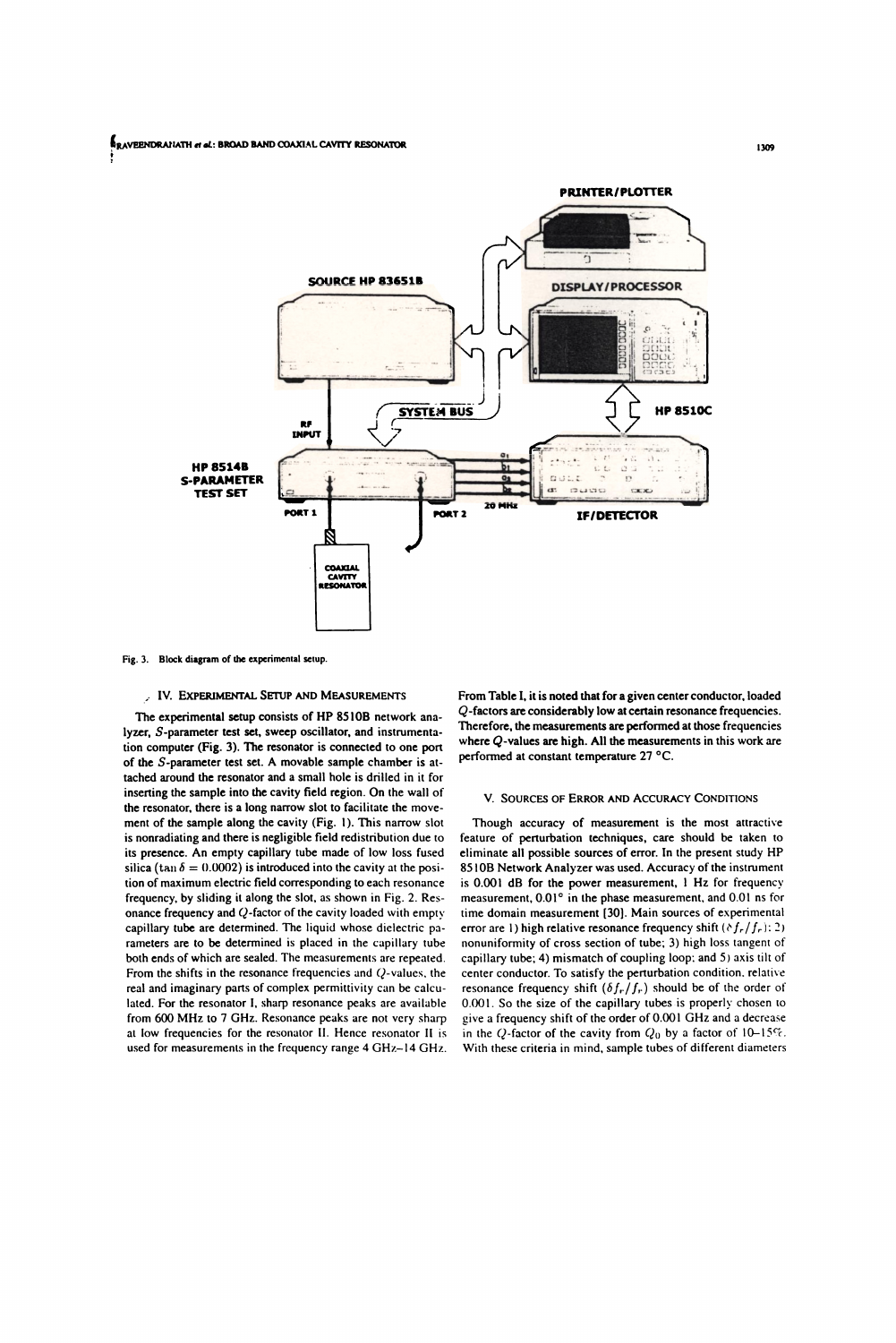

Fig. 4. (a) Real part of permittivity of water versus frequency. (b) Imaginary part of permittivity of water versus frequency.

are selected for different materials (polar, nonpolar, etc.) to enhance the sensitivity of measurement. The significant error that usually occurs in the complex permittivity measurement is due to the nonuniformity of cross-section of the tube. It causes error in the value of  $V_s$ . So the diameter of the tube should be accurately measured at different cross-sections of the tube and average value should be taken. An error in the diameter measurement of a capillary tube by a least count of 0.001 mm causes less than 1% variation in the complex permittivity. An error of five least count causes 2.5% variation in the complex permittivity. The thickness of the wall of the tube should be negligibly small and the loss tangent of the material of the tube be very low (tan  $\delta = 0.0002$ ). Hence, the resonance frequency and Q-factor of the cavity loaded with empty sample tube is almost the same as that of the empty cavity alone. The coupling loop of the resonator must be properly designed for maximum impedance matching. This can be judged from the return loss of the resonator without the sample. Care should be taken to see whether the center conductor remains coaxially. Inclination of the center conductor by 10° and 15° make 2% and 3.5% errors, respectively, in the permittivity measurements.



Fig. 5. (a) Real part of permittivity of nitrobenzene versus frequency. (b) Imaginary part of permittivity of nitrobenzene versus frequency.

## VI. RESULTS AND DISCUSSION

Coaxial cavity resonator technique offers an accurate method for measuring the dielectric parameters of all types of liquids. In the present study, water and nitrobenzene were considered. These liquids are polar in nature and consequently have high complex permittivity. As expected, the real part of the complex permittivity of water and nitrobenzene is found to be decreasing with frequency. The imaginary part of complex permittivity of these liquids also varies with frequency. The results are shown in Figs. 4 and 5. Conductivity of water and nitrobenzene are also determined and plotted in Figs. 6(a) and (b).

The technique developed by Wei and Sridhar [25] gives very accurate results in the determination of dielectric parameters of water. A comparative study of the results obtained with the methods suggested by Von Hippel [31], E. H. Grant et al. [32], and J. B. Hasted [33] show that their results are not in good agreement with those of Wei and Sridhar [25]. In this context, the present technique is very significant as the dielectric parameters of water measured agree well with the results of Wei and Sridhar. In the case of nitrobenzene, the results are compared with that of rectangular cavity method [23]. The attractive fea-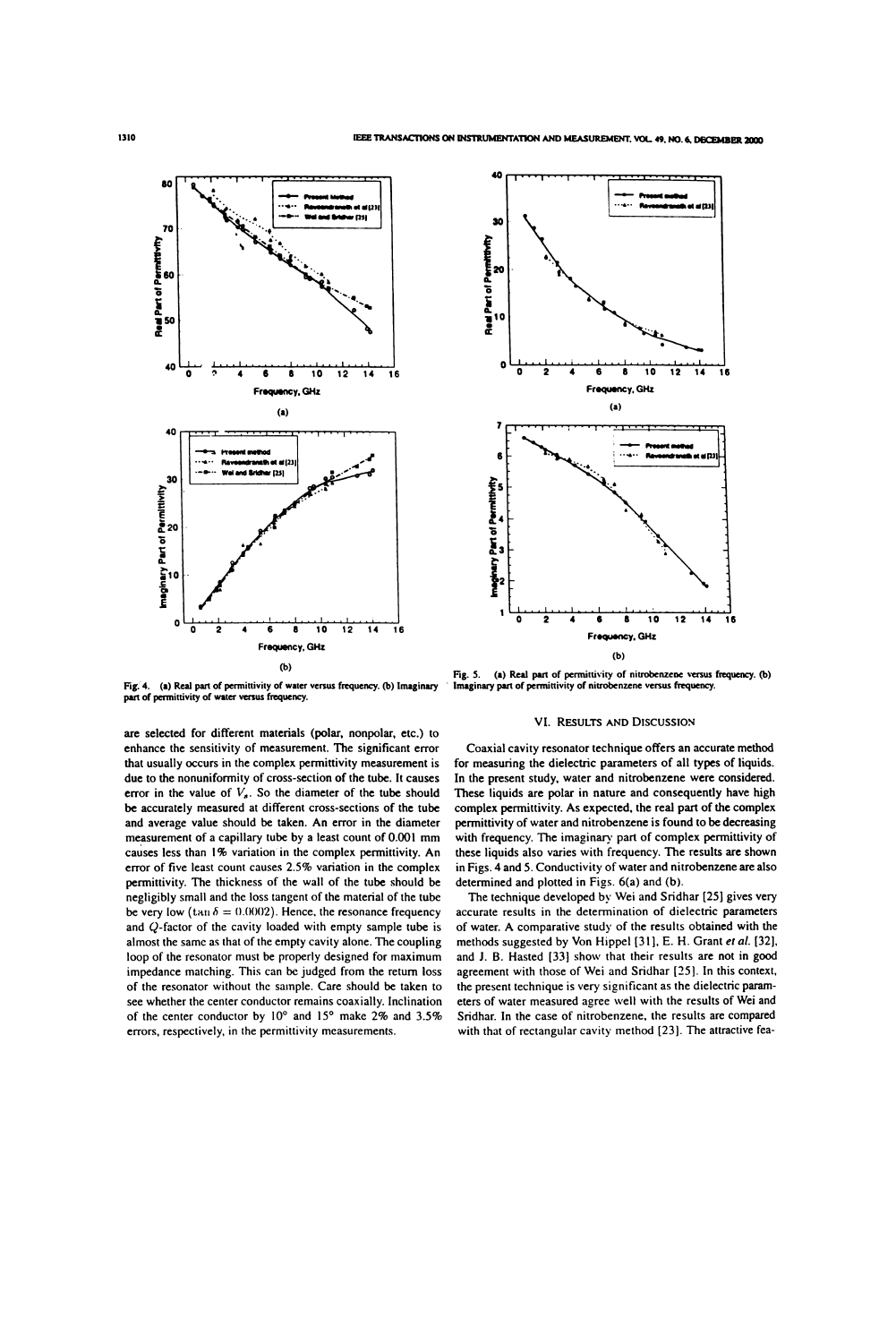

(a) Conductivity of water versus frequency. (b) Conductivity of Fig. 6. nitrobenzene versus frequency.

ture of this method is that the measurement of the dielectric parameters over a wide range of frequencies can be performed. Since the volume of the sample required for the measurement is very small (<0.5 ml), precious liquids available in very small quantities can be studied using the present technique. Thus it finds applications in the fields like Biotechnology and Biochemistry. The present method is very well suited for the measurement of dielectric parameters of low loss and medium loss liquids. This technique may be extended for solids and vapors.

#### **REFERENCES**

- [1] H. A. Bethe and J. Schwinger, Cornell Univ., Ithaca, NY, NRDC Rep. D1-117, Mar. 1943.
- [2] G. Birnbaum and J. Franeu, "Measurement of the dielectric constant and loss of solids and liquids by a cavity perturbation method," J. Appl. Phys., vol. 20, pp. 817-818, 1949.
- [3] J. C. Slater, Microwave Electronics. New York: Van Nostrand, 1950, pp. 80-81.
- p. 6. C. Casimir, "On the theory of electromagnetic waves in resonant<br>cavities,", Philips Res. Rep. 6, 1951.
- [5] J. O. Artman and P. E. Tannenwald, "Measurement of susceptibility
- tensor in ferrites," J. Appl. Phys., vol. 26, pp. 1124-1132, 1955.<br>
[6] R. A. Waldron, "Theory of the measurement of the elements of the per-<br>
meability tensor of a ferrite by means of a resonant cavity," *Proc. Inst.* Elect. Eng. B, vol. 104, p. 307, 1956.
- 
- 
- [7] J. O. Artman, "Effects of size on the microwave properties of ferrite rods,<br>discs and apheres," J. Appl. Phys., vol. 20, pp. 92–98, 1957.<br>
[8] E. G. Spencer, R. C. LeCraw, and L. A. Ault, "Note on cavity perturbe-<br>
to
- 
- pp. 1039-1000, 1959.<br>
[10] R. A. Waldron, "Perturbation theory of resonant cavities," Proc. Inst.<br>
Elect. Eng., vol. 107-C, pp. 272-274, 1960.<br>
[11] A. J. Estin and H. E. Bussey, "Errors in dielectric measurements due to a
- 
- sample insection hole in a cavity," IRE Trans. Microwave Theory Tech.,<br>
vol. 6, pp. 650–653, 1960.<br>
[12] R. F. Harrington, *Time—Harmonic Electromagnetic Fields.* New<br>
York: McGraw-Hill, 1961, p. 317.<br>
[13] K. S. Champlin
- pp. 545-551, 1961.<br>[14] G. Roussy and M. Felden, "A sensitive method for measuring complex permittivity with a microwave resonator," IEEE Trans. Microwave
- plex permittivity with a microwave resonator," IEEE Trans. Microwave<br>Theory Tech, vol. MTT-14, pp. 171-175, 1966.<br>[15] R. A. Waldron, "Errors due to the uncertainty principle in swept frequency cavity measurements of prope
- 78, pp. 6301-6315, 1973.<br>[17] H.-J. C. Blume, "Measures
- H.-J. C. Blume, "Measurement of dielectric properties and determination of microwave emissivity of polluted waters," IEEE Trans. Instrum.<br>Meas., vol. IM.29, pp. 281-291, 1980.
- means, vol. ave. 2, pp. 201-271, 1900.<br>[18] M. Martinelli, P. A. Rolla, and E. Tombari, "A method for dielectric<br>loss measurements by a microwave cavity in fixed resonance condition,"
- IEEE Trans. Microwave Theory Tech., vol. MTT-33, pp. 779-783, 1985.<br>[19] S. H. Chao, "Measurements of microwave conductivity and dielectric
- 1919 S. H. Chao, "Measurements or microwave conductivity and detecture<br>constant by the cavity perturbation method and their errors," *IEEE*<br>Trans. Microwave Theory Tech, vol. MTT-33, pp. 519–526, 1985.<br>[20] D. C. Dube, M. cavity perturbation technique," J. Appl. Phys., vol. 63, pp. 2466-2468, 1988
- [21] F. Henry, F. Cansell, J. L. Guillaume, and C. Pichot, "Study of the Friendy, it cannot detective measurements at micrower frequency—Feasibility of the method," Colloid Polym. Sci., vol. 267, pp. 167-178, 1989.<br>C. Akyel and R. G. Bossisio, "Permittivity measurements of granular
- $[22]$
- 1221 C. Any a such that the consumer simulations of microwave cooking<br>frocess," *IEEE Trans. Instrum. Meas.*, vol. 39, pp. 497–500, 1990.<br>
133) K. T. Mathew and U. Ravendranah, "Waveguide cavity perturbation<br>
method for m
- or interesting the complex permeability of ferrite materials," Mi-<br>crowave Opt. Tech. Lett., vol. 18, pp. 241–243, 1998.<br>Z. Wei and S. Sridhar, "Radiation corrected open-ended coax-line tech-
- $1251$ 2. Wei and S. Sindhar, "Radiation corrected open-ended coas-line technique for dielectric measurements of liquids up to 20 GHz," IEEE Trans.<br>Microwave Theory Tech, vol. 39, pp. 526–531, 1991.<br>Y. Xu, F. M. Ghannouchi, and R
- $(26)$ mental study of measurement of intervalse." IEEE Trans. Microwave Theory<br>
Tech., vol. 40, pp. 143-150, 1992.<br>
Tech., vol. 40, pp. 143-150, 1992.<br>
(27) D. M. Xu, L. P. Liu, and Z. Y. Jiyang, "Measurement of dielectric prope
- resonator method," IEEE Trans. Instrum. Meas., vol. IM-35, pp. 13-18.
- [28] U. Raveendranath, J. Jacob, and K. T. Mathew, "Complex permittivity or reasonablance, *i.* success, and *i.* t. *i. wallows*, considering a perturba-<br>tion technique," *Electron. Lett.*, vol. 32, pp. 988–990, 1996.
- tion technique, Electron. Lett., vot. 32, pp. 500–750, 1570.<br>M. L. Sisodia and G. S. Raghuvanshi, Microwave Circuits and Passive<br>Devices. New Delhi, India: Wiley Eastern, 1991, p. 265.  $[29]$ HP 8510B Network Analyzer Operating and Programming Manual:  $[30]$
- Hewlett-Packard, Apr. 1988. A. R. Von Hippel, Ed., Dielectric Materials and Applications. New York: Wiley, 1954.  $[31]$
- E. H. Grant, T. J. Buchanan, and H. F. Cook, "Dielectric behavior of<br>water at microwave frequencies," J. Chem. Phys., vol. 26, pp. 156–161,  $[32]$ 1957
- [33] J. B. Hasted, Aqueous Dielectrics. London, U.K.: Chapman & Hall, 1973.